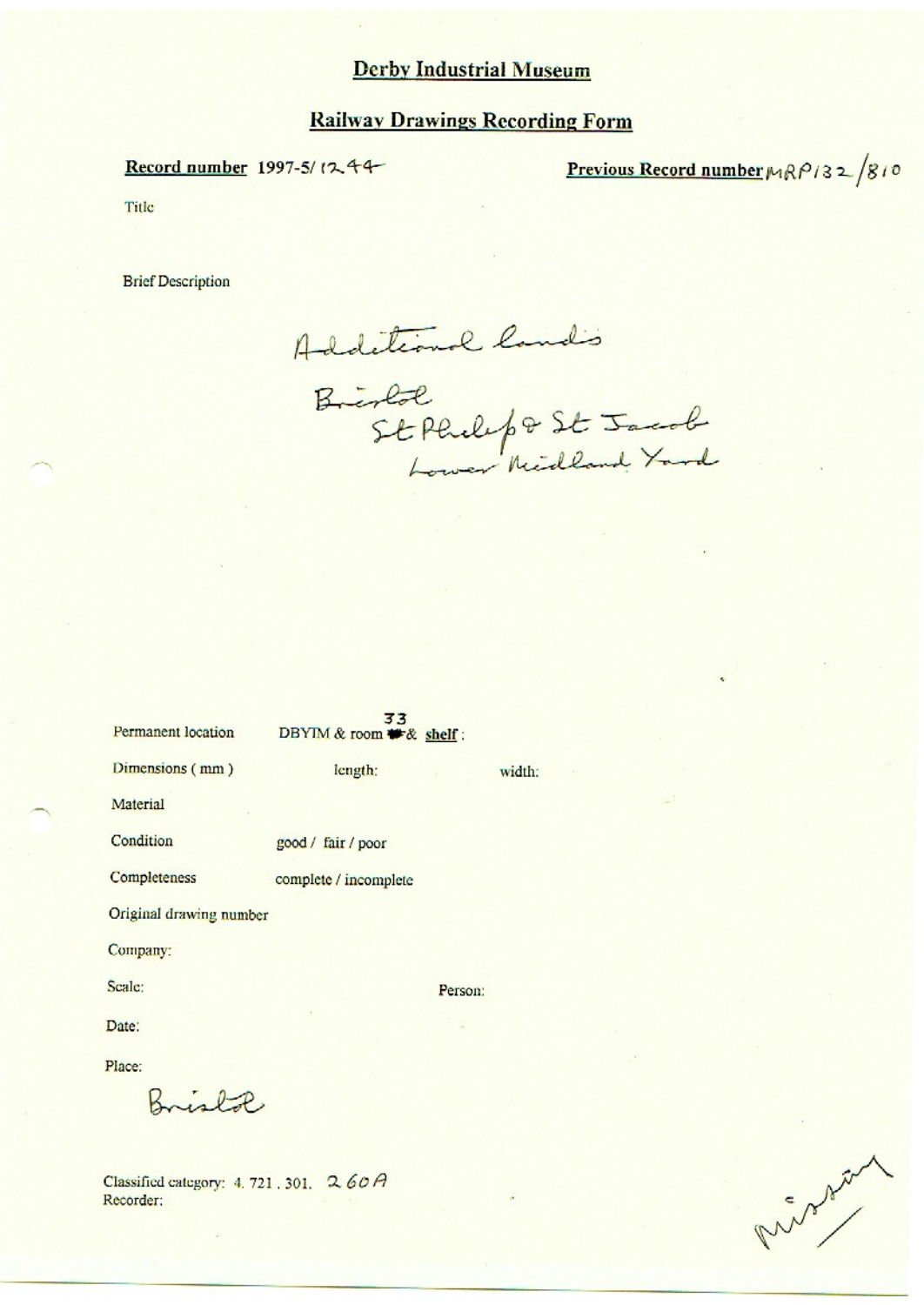Railway Drawings Recording Form

 $\frac{\text{Record number}}{1971 - 384}/461$ C*A*<br><u>Previous Record gumber</u> Title

CITY & COUNTY OF BRISTOL

**Brief Description** 

Plannet milway, roads, buildings covered Trempla Meads Stations, SE Philips Station 8-Longen to Hill for. Most of Transle Meads & lines to GWR Bath for an conclined in red inh onlined in pink.

| Permanent location                    | DBYIM & room 49 & shelf: $177$ |              |
|---------------------------------------|--------------------------------|--------------|
| Dimensions (mm)                       | length: $770$                  | width: $565$ |
| Material                              | Paper on fobric                |              |
| Condition                             | good / <del>fair / poor</del>  |              |
| Completeness                          | complete / incomplete          |              |
| Original drawing number XIII 69       |                                |              |
| Company:                              | l                              |              |
| Scale: $1'' = 200$ $\mu$ $\mu$ $\tau$ |                                | Person;      |
| Date,                                 |                                |              |
| Place:                                |                                |              |

Classified category: 4, 721, 301, 2 5 5  $\beta$ , 2 6 0  $\pi$ Recorder  $22$  31/1/2003

Bristot

f.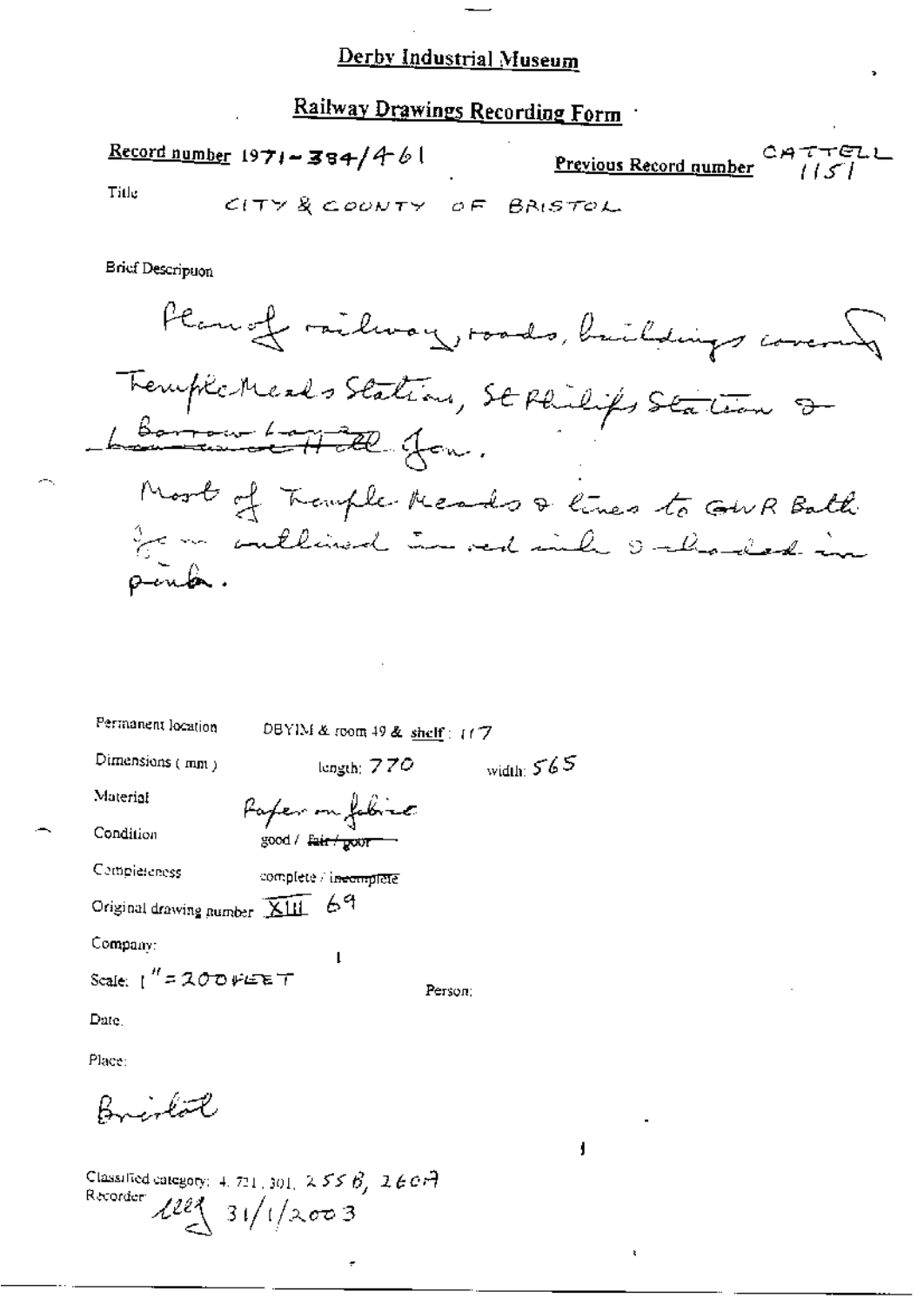# Railway Drawings Recording Form

 $\frac{\text{Record number}}{1971 - 384/313}$ CATTELL Previous Record number 1138 Title CITY & COUNTY OF **Brief Description** Parvil of Trample. Out Parish of St Philipp Plan shawing milings between St Philips Station of Tremple Meado Station. Adjacent buildings, roods, watercourses shown

width:  $560$ 

Permanent location

DBYIM & room 49 & shelf: 114-

Person:

Dimensions (min)

length:  $770$ 

Material

foken

Completeness

Condition

good that / poor

complete / incomplete

Original drawing number

Company:

Scale:  $\frac{1}{1}$  = 200 Peters 7 Date: April 16, 1887

Place:

 $B = l \vec{x}$ 

Classified category: 4, 721, 301,  $255B$ ,  $260A$ ,  $260B$ Recorder:  $\chi$ eces 8/3/2002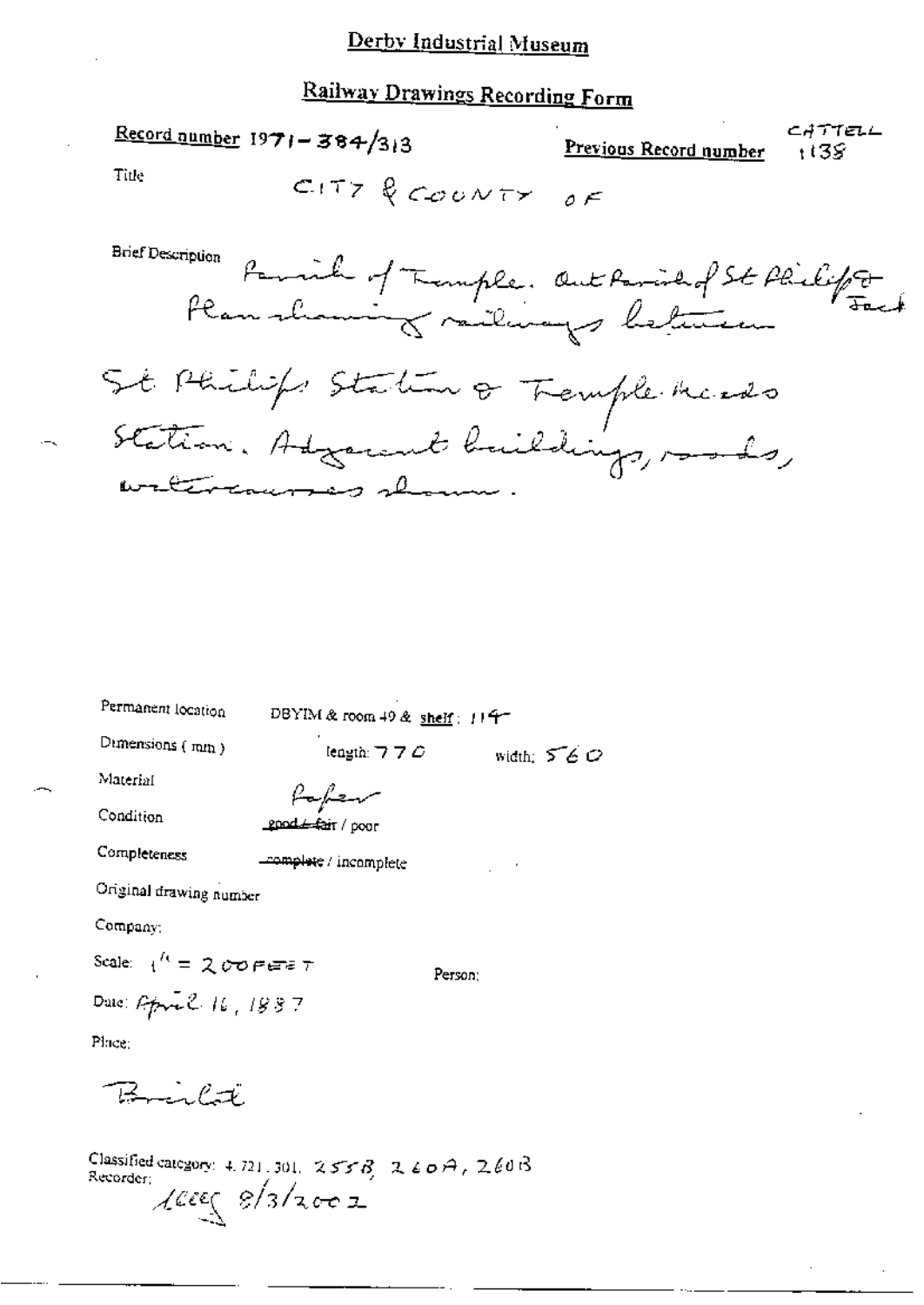### Railway Drawings Recording Form

 $\pmb{\mathfrak{z}}$ 

|                                    |                                     | $\frac{1}{2}$                                                                                              |  |
|------------------------------------|-------------------------------------|------------------------------------------------------------------------------------------------------------|--|
|                                    | Record number $1971 - 384 / 716$    | <b>Previous Record number</b> CATTELL                                                                      |  |
| Title                              | BRISTOL AND                         | GLOUCESTER RAILWAY                                                                                         |  |
| <b>Brief Description</b>           |                                     | Proposed Branch Railway                                                                                    |  |
|                                    |                                     | Plan showing proposed monte from<br>Lourence Hill Jen to Soult Wales Junction                              |  |
|                                    |                                     | involving demolition of houses on Kingsland Road,                                                          |  |
|                                    |                                     | City and County of Bristol. County of Glomeester<br>Parish of St Philip & Jacob (out), famil of Sto George |  |
|                                    | and the contract of the contract of |                                                                                                            |  |
| Permanent location                 | DBYIM & room 49 & shelf: $116$      |                                                                                                            |  |
| Dimensions (mm)                    | leagth: 550                         | width: $325$                                                                                               |  |
| Material                           | forter                              |                                                                                                            |  |
| Condition                          | geed/fair/poor_                     | ŧ                                                                                                          |  |
| Completeness                       | complete / incomplete               |                                                                                                            |  |
| Original drawing number            |                                     |                                                                                                            |  |
| Company: $\beta \gamma C$          |                                     |                                                                                                            |  |
| Scale: $1''$ = 200 $F$ $E$ $E$ $T$ |                                     | Person:                                                                                                    |  |
| Date:                              |                                     |                                                                                                            |  |
| Place:                             |                                     |                                                                                                            |  |
|                                    |                                     |                                                                                                            |  |

Classified category. 4.721.301.  $255B$ ,  $260A$ <br>Recorder  $\mu$   $\mu$   $\rightarrow$   $\mu$   $\rightarrow$   $\mu$ 

Ì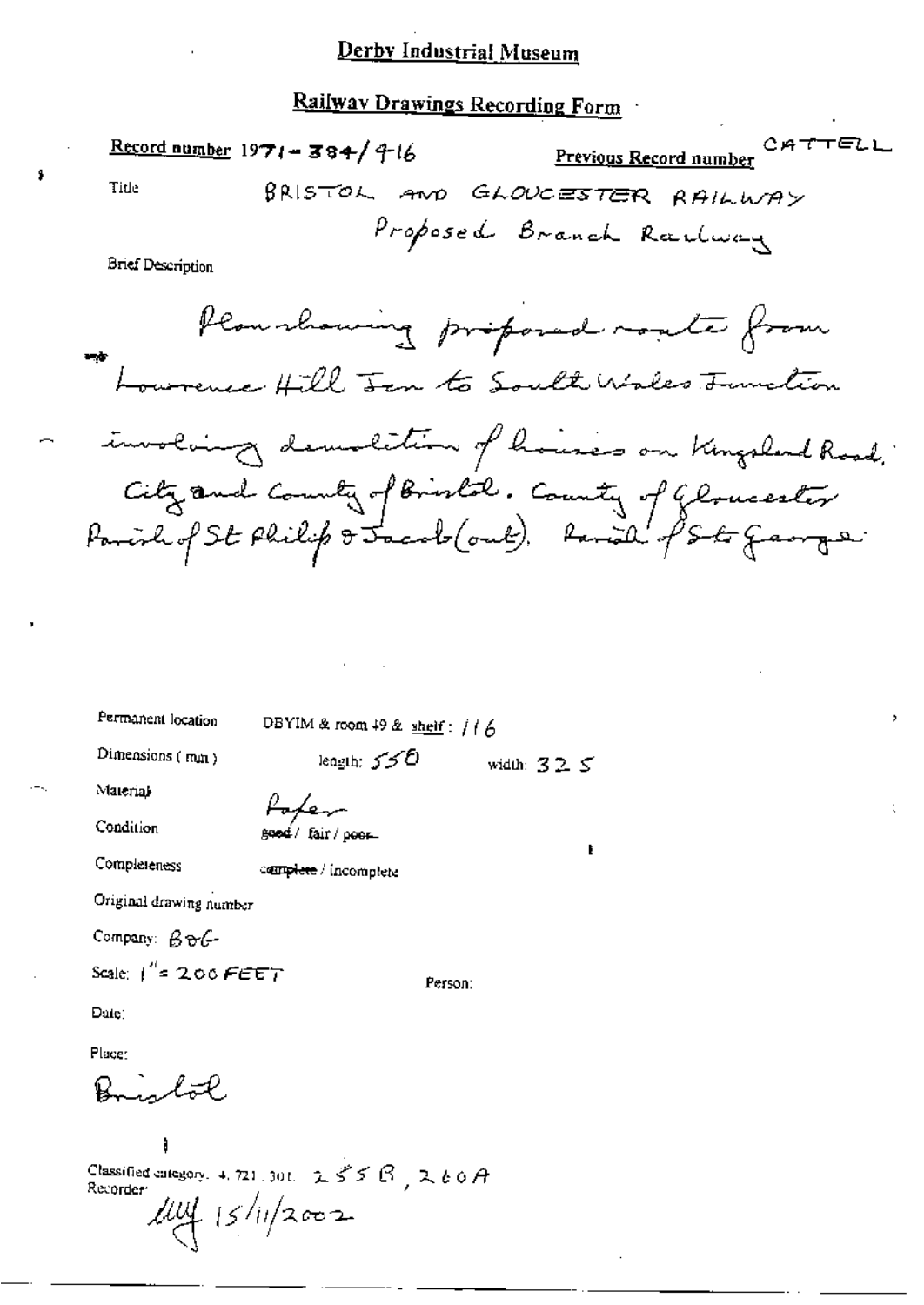# Railway Drawings Recording Form

Record number  $1971 - 384/32$ 

じけつけんし Previous Record number  $3c2$ 

Title

**Brief Description** Parish of Temple.<br>Out Parish of Smit Philip & Facoby Plan/map showing milings, mades, buildings materiannes of meabletaire Temple Med Station, St Perleps Station and Laurence Hill Ten. Sidnings attended with makeraal

| Permanent location                           | DBYIM & room 49 & shelf: $1/7-$                                   |         |  |
|----------------------------------------------|-------------------------------------------------------------------|---------|--|
| Dimensions $(mn)$                            | length: $750$ width: $525$                                        |         |  |
| Material                                     | Papermatokres                                                     |         |  |
| Condition                                    | good / fair / poor                                                |         |  |
| Completeness                                 | complete / incomplete                                             |         |  |
| Original drawing number                      |                                                                   |         |  |
| Company:                                     |                                                                   |         |  |
| Scale: (" = 1.00 FEET                        |                                                                   | Person: |  |
| Date:                                        |                                                                   |         |  |
| Place:                                       |                                                                   |         |  |
| $R_{\text{total}}$                           |                                                                   |         |  |
| Recorder: $\frac{26}{15}/5/2$ c $\approx$ 2. | Classified entegory: $4.521$ , $301$ , $2.558$ , $2.669$ , $2669$ |         |  |

 $\frac{1}{2}$ See  $\frac{1}{3}$ 13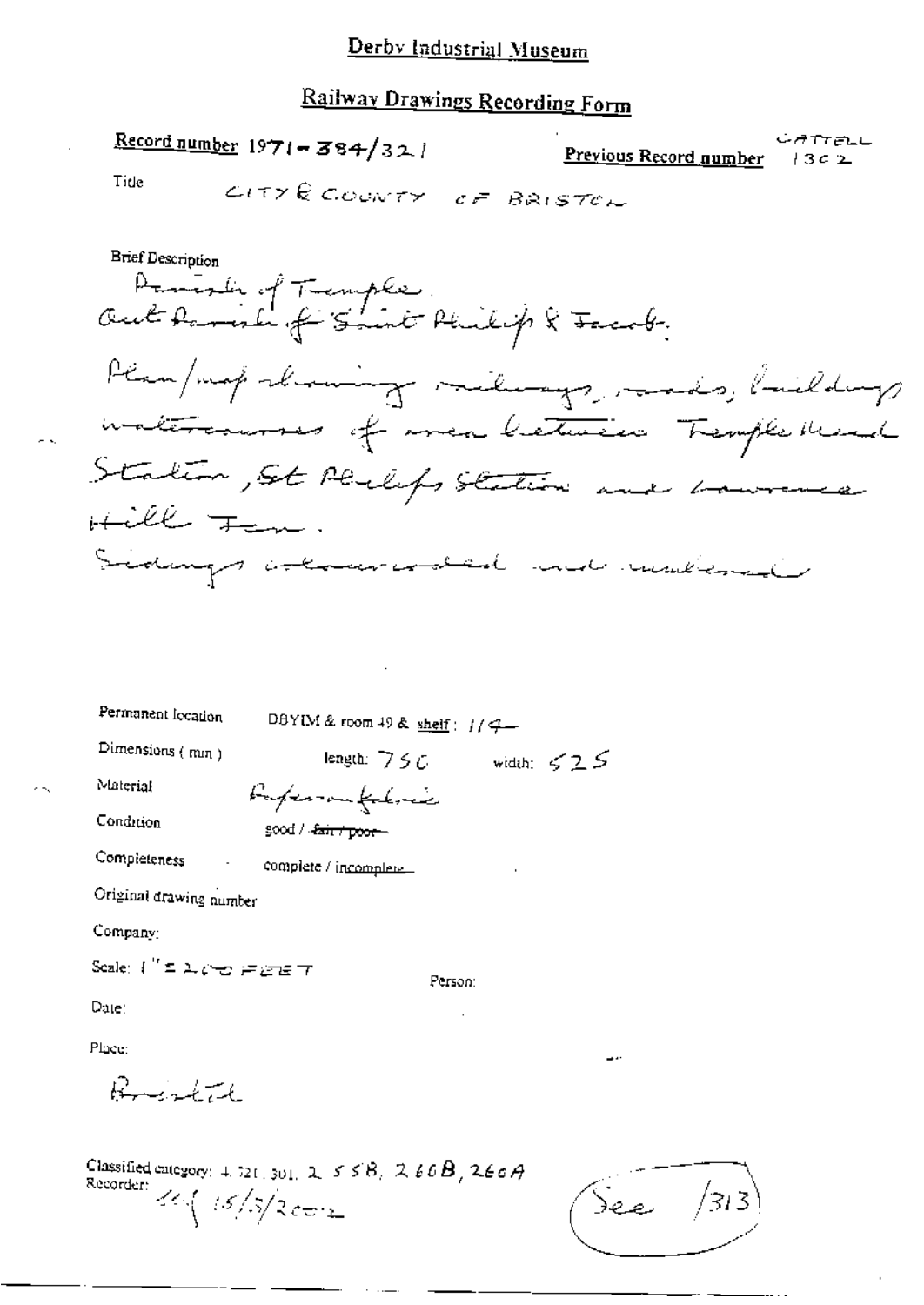#### Railway Drawings Recording Form

| Record number $1971 - 384 / 249$ |                 | Previous Record number 1281 | CATTELL |
|----------------------------------|-----------------|-----------------------------|---------|
| Title                            | Bristal Station |                             |         |

**Brief Description** 

Plan of land showing roads, fields brildings and watercourses. Proposed routes of Europe Lournence Hill to Upper Fard [St Alilips] Barrow Hill Lane to Lower Yard [Avanide What?] Laurence-Hill to Barton Hill (Loco Deft)

Permanent location DBYIM & room 49 & shelf: 1182 Dimensions (mm) length: 720 width: 355 Material Tracing professimpaper on fabric Condition good / fair / poor

complete / incomplete

Original drawing number

Company: MR

Completeness

Scale:  $1'' = 220$ 

Person:

Date: Feb 17 1866

Place:

Brislal. Laurence-Hell.

Classified category: 4.721.301. 2558, 260A, 260B Recorder:  $\mu$ ul  $2/11/2001$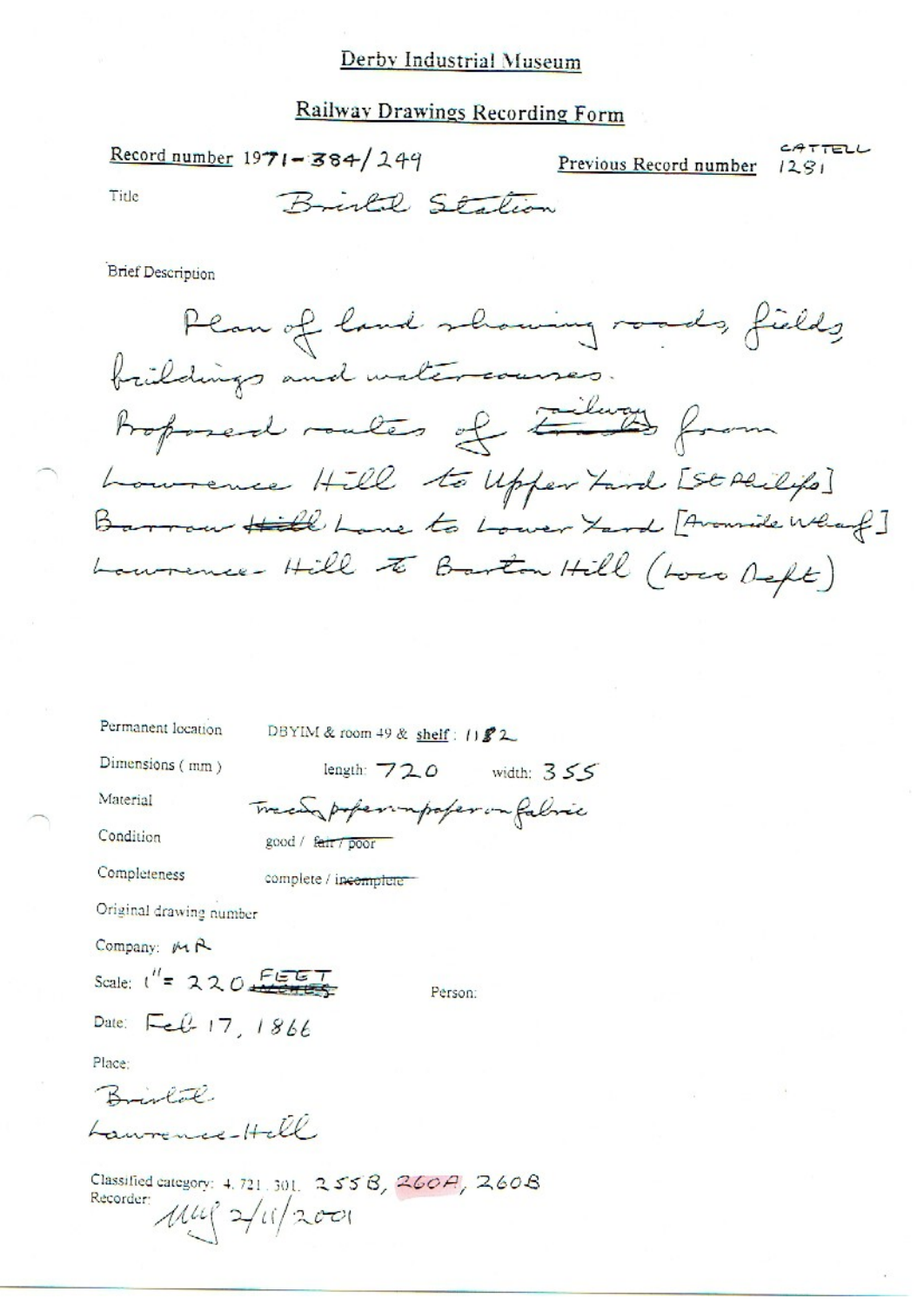## Railway Drawings Recording Form

Record number 1971 - 384/300

 $COONTY$ 

CATTELL Previous Record number 1032

Title

$$
e\in \quad \text{GLOUCES} \text{TER}
$$

width,  $970$ 

Person  $CE$  from  $\ell$ 

**Brief Description** City occurrenty of Bristol.<br>Arrive of Temple,<br>"Stophelonge" send Plan of trades, hail dings, ando, water any produced the other for the form of the plan of the set of the there have a little of the set of the set of the set of the set of the set of the set of the set of the set of the s

Permanent location

DBYIM & room 49 & shelf: i i 3

length:  $3600$ 

Dimensions (mm)

Paper on folice good / fanty poor

Condution

Completeness

Material

complete / incomplete

Original drawing number 17 XII

Company:

Scale,  $1^{\prime\prime}$  2007ee  $\tau$  [23em]

Date May 1874

Place:

Birlot.

Classified category,  $4.721$ ,  $301$ ,  $2.556$ ,  $2609$ ,  $260B$ Recorder  $\mathcal{M} \not \in 25/7$  2002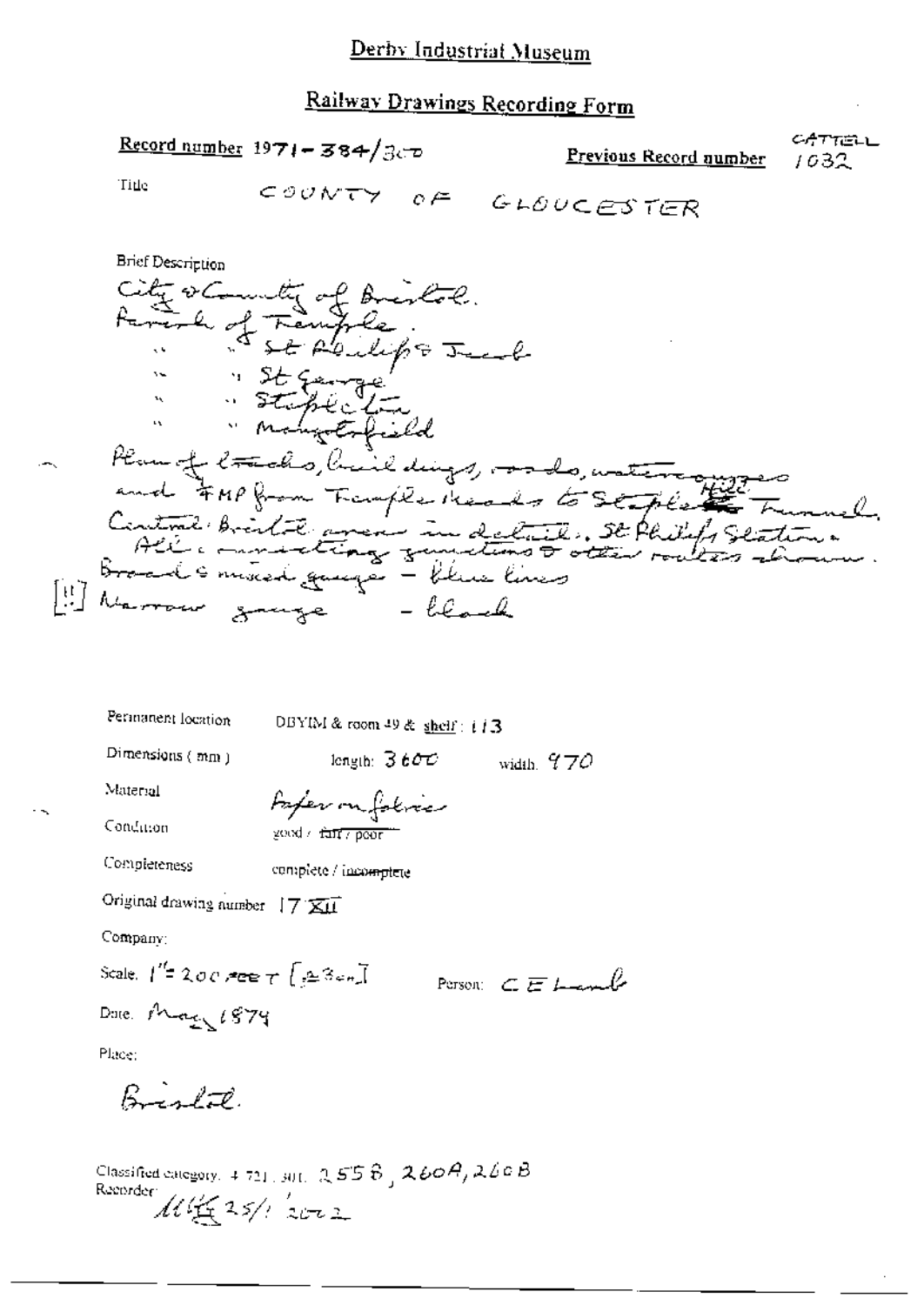## Railway Drawings Recording Form

Record number 1971-384/240

 $CATTETL$ Previous Record number /063

Title

BRISTOL GOODS STATION

MIOLANO AAILWAY

Brief Description

Permanent location DBYIM & room 49 & shelf:  $($   $\circ$  2\_ Dimensions (mm) length:  $1825$  width:  $950$ Material Pofer mfolice Condition Completeness complete / incomplete Original drawing number  $92/1281$ Company: MR Scale:  $1^{\prime\prime} = 40$  FEET Person: Date: Aug 1870 Place: Bristol goods Station

Classified category: 4-721, 301, 2-60A Recorder Mother 19/10/2001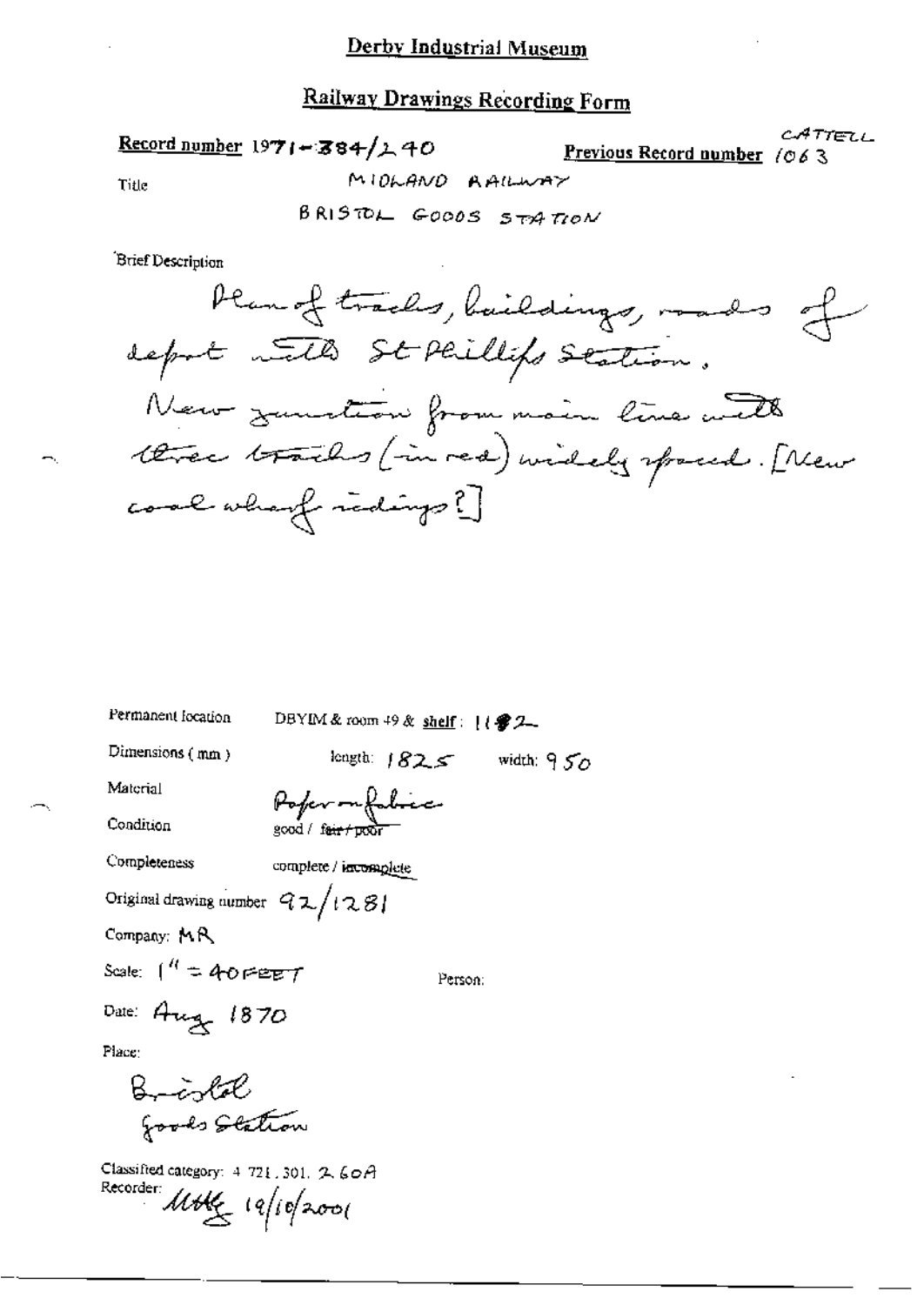## **Railway Drawings Recording Form**

$$
\underline{\text{Record number}} 1971 - 384 / 276.1
$$

 $00C$ 

CATTELL Previous Record number 1336

Tide

 $\mathbf{A}$ 

**Brief Description** 

Condition

good / fair poor

Compleieness complete / incomplete-

Original drawing number  $\mathcal{S}\mathcal{R}_{\text{act}}$   $\mathcal{L}$ 

Company: M.R.

Scale:  $1'' = 2c$  *HAINS* 

Person:

Date:

Place:

Bristal<br>St Plilips

Classified category: 4, 721, 301.  $2.60A$ ,  $2.60B$ <br>Recorder:  $40366 - 30/11/2001$ 

 $MP-1MP$ <br> $L_{ourence} Hell$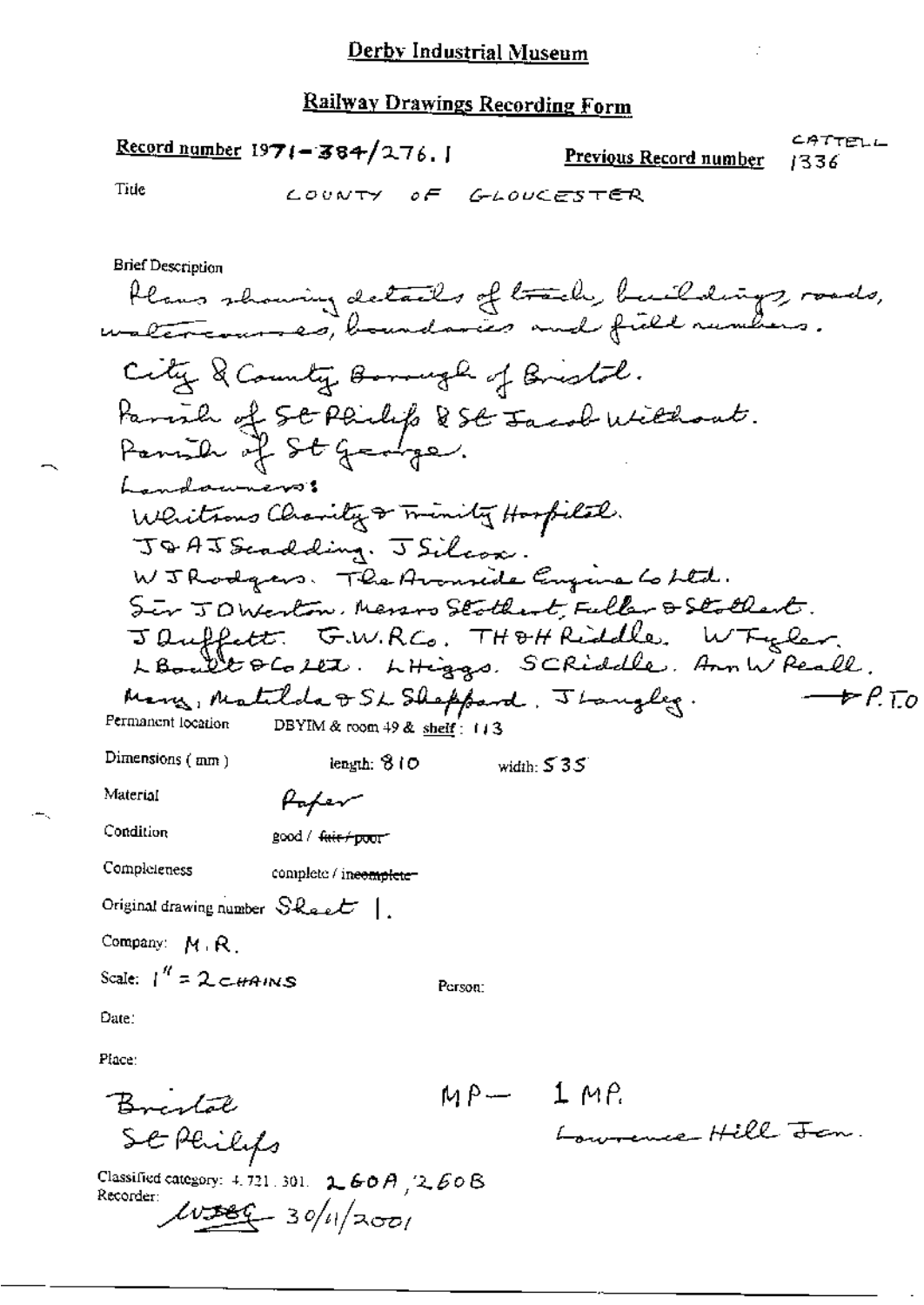### **Railway Drawings Recording Form**

Record number 1971-384/290

ATTELL Previous Record number 22ه ا

Title

**Brief Description** 

Plan of tracks into St Philips station off main line wiltersnew work amp ridings(red).<br>It straight off main line.<br>4 ridings to la neuwered and 3 started. Note. Some tracks into goods shed are broad gauge and one line dual gauge to genetion with main line. Main line has one dual gauge track.

Permanent location DBYIM & room 49 & shelf  $(1/3)$ Dimensions (mm) length:  $1900$  width:  $945$ Material Tracing folice Condition  $-$ good/ fair/poor formand Completeness complete / incomplete Original drawing number  $95/131/$ Company:  $\cancel{\bowtie}$   $\beta$ Scale:  $1'' = 40$ FEET Person;  $(870 - 1890$ Date:

Place:

Bright St peulifs

Classified category: 4, 721 301, **2, 60 A + 2,** 60 B Recorder: 1114 21/12/2001